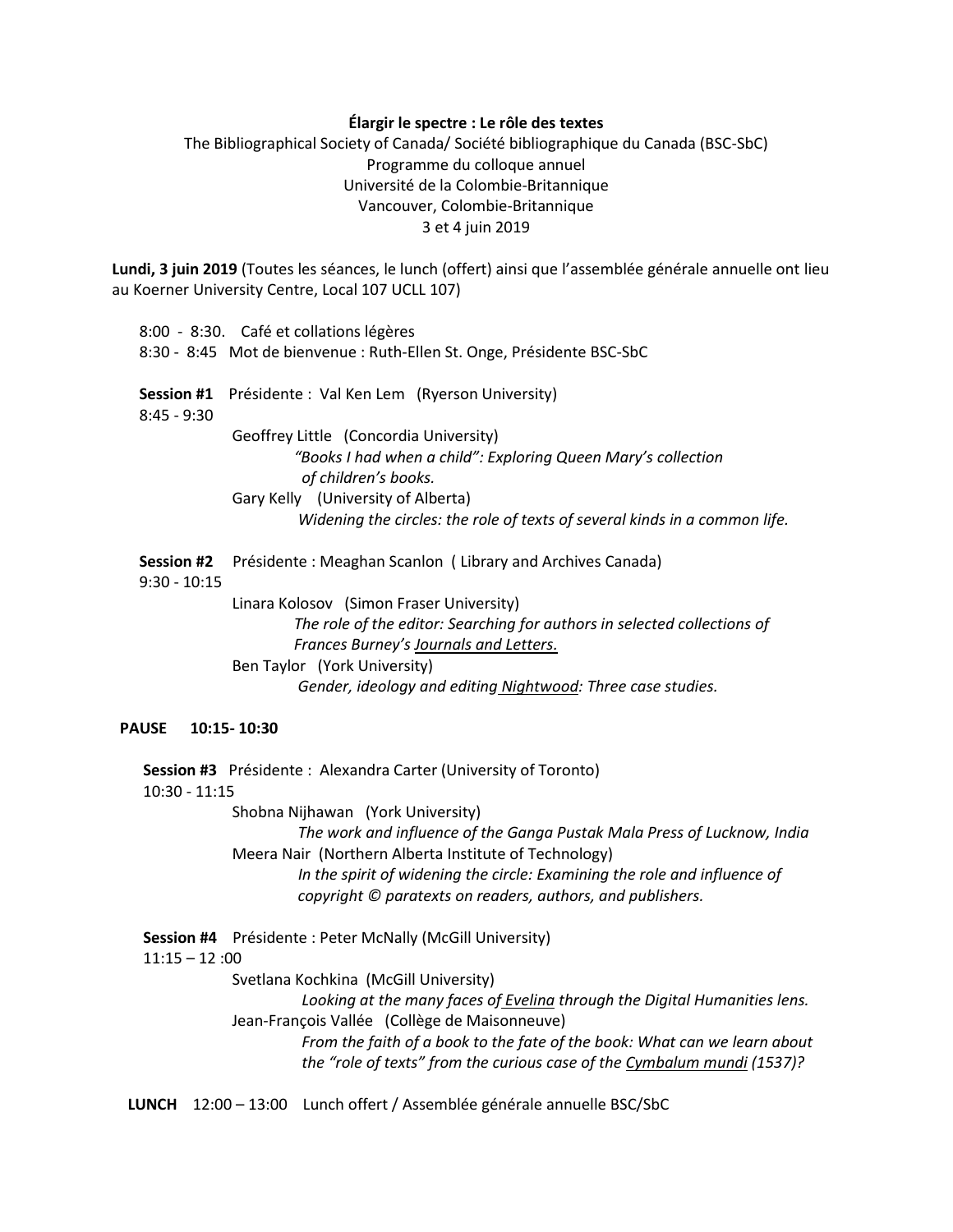## **Session #5** Présidente : Leslie Howsam (University of Windsor)

 13:00 – 15:00 Séance plénière – organisée par la Canadian Association for the Study of Book Culture/Association canadienne pour l'étude de l'histoire du livre (CASBC/ACEHL)

 Question: Au cours des dernières années, les chercheurs spécialisés dans la matérialité du texte ont commencé à se pencher plus particulièrement sur des questions liées à la race, l'ethnicité, aux autochtones et aux classes sociales. Ces enjeux d'identité humaine mettent au défi les méthodes et théories traditionnellement utilisées dans l'étude du livre et des autres médias écrits. Comment ces enjeux impactent-ils l'histoire du livre au Canada?

Après une brève intervention par chaque paneliste, la discussion sera ouverte à tous les participants

Panelistes :

| Mike Everton   | (English Department, Simon Fraser University)                                       |
|----------------|-------------------------------------------------------------------------------------|
| Alan Galey     | (Faculty of Information, University of Toronto)                                     |
| Erik Kwakkel   | (School of Library, Archival & Information Studies, University of British Columbia) |
| Isabelle Lehuu | (Département d'Histoire, Université du Québec à Montréal)                           |
| Deanna Reder   | (Department of First Nations Studies and English, Simon Fraser University)          |
|                | Ruth-Ellen St. Onge (Rare Book School, University of Virginia)                      |
|                | Betty Schellenberg (Department of English, Simon Fraser University)                 |

## **PAUSE 15:00 - 15:15**

 **Session #6** Présidente : Philippe Mongeau (Rare Book School, University of Virginia) 15:15 - 16:15

 Jason Nisenson (University of Calgary)  *Caught in the canons: Reading government produced WWI military documentation against the grain*.

Lindsey Bannister (Simon Fraser University)

 *Onoto Watanna's Cattle: A case study in literary production and Asian racialization in early twentieth century Canada.*

Virginie Mailhot (Université de Sherbrooke)

 *Une ceinture fléchée, une chemise à rubans, une tuque, une couverture et un mocassin: la matérialité des oeuvres de Sylvain Rivard*.

**Session #7** Présidente :Sarah Severson (University of Alberta)

## 16:15 - 17:15

Nick Mule (York University)

*Queer liberation: A thriving bibliographical ethos.*

Eddie Paul and Nicole Beaudry (Jewish Public Library, Montreal)

*Risen leaves: The rare book workshops at the Jewish Public Library, Montreal.*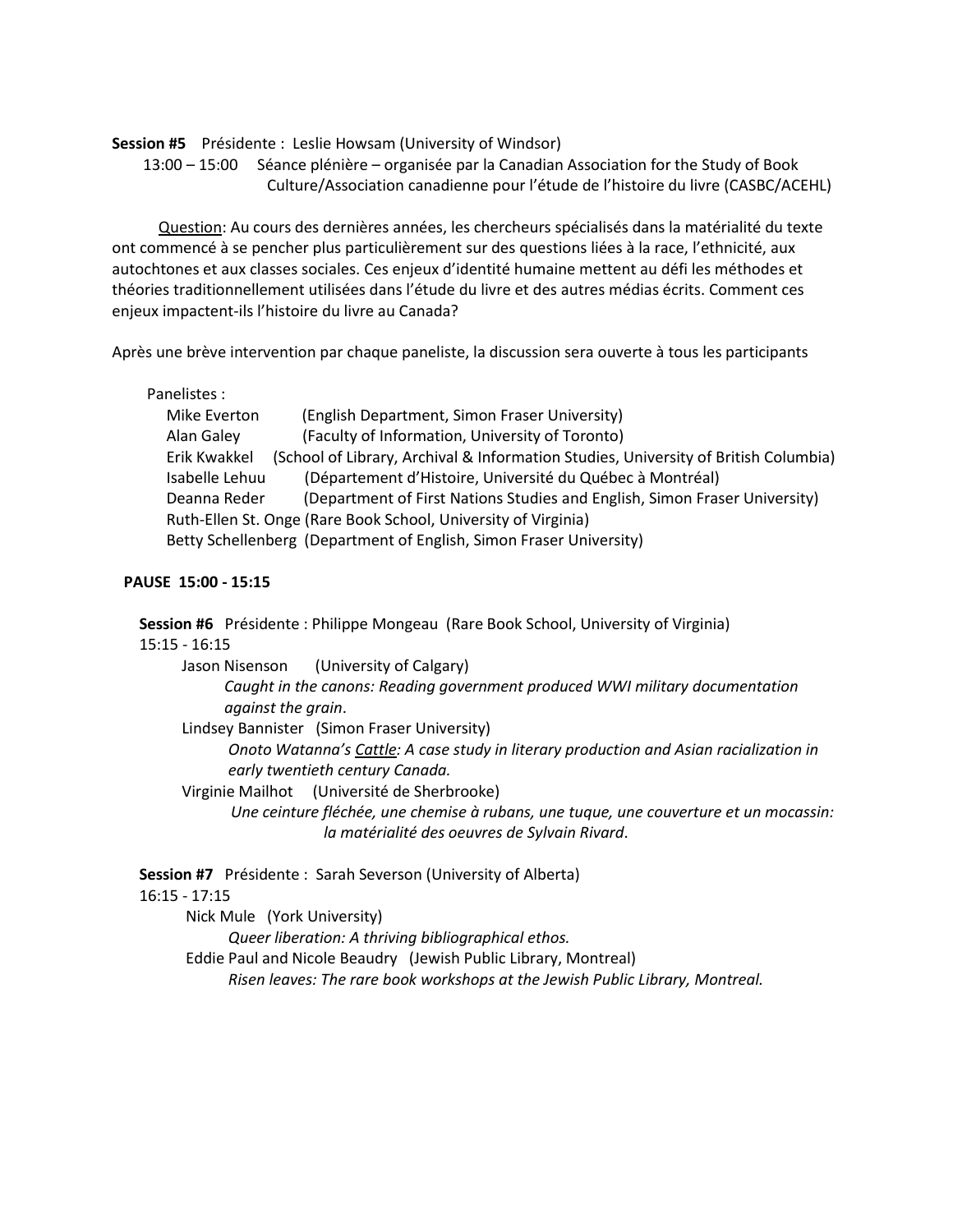## **NOTE: Séance concomitante en option**

15:30 - 17:30 Professor Roger Chartier, historien du livre, Collège de France, Paris

La BSC-SbC s'est jointe à la Société canadienne d'études de la Renaissance, la Société historique du Canada, l'Association canadienne de traductologie et l'Association canadienne pour l'étude de l'histoire du livre dans l'organisation d'une séance plénière menée par Roger Chartier, éminent historien du livre.

**Mardi le 4 juin 2019** (Toutes les séances ont lieu au Koerner University Centre, Salle 107)

 **Session #8** Présidente : Gail Edwards (Douglas College) 8:30 - 9:30 Peter Mitham (Free lance writer and editor based in British Columbia) *"To feed a worthwhile craftsman": The Alcuin Society's support of the book arts in Canada.* **Grant Hurley (University of Toronto)**  *Judging a book beyond its cover: Reading the Alcuin Society awards for excellence in book design in Canada, 1981 to today.*  Amanda Lastoria (Simon Fraser University) *How to document, historicize and interrogate book design.*

 **Session #9** Présidente : Svetlana Kochkina (McGill University) 9:30 -10:15 Ian Moy (University of Saskatchewan) *A Judgement of Art: The many covers of Patrick Rothfuss's The Name of the wind.* Deanna Turner (Queen's University)

*The Time-Space of Nation: Chronotopic Consequences of History for the Nation.*

**BREAK** 10:15 - 10:30

 **Session #10** Présidente : Karen Smith (Dalhousie University)

10:30- 12:00

Session conjointe entre l'Association historique du Canada et la BSC/SbC.

Thème du panel :

*Au-delà de « l'éveil intellectuel » : La circulation des livres et des idées aux XVIIIe et XIXe siècles en Nouvelle-Écosse.*

> Gwendolyn Davies (University of New Brunswick) *"Tis Beautifully Wrote": The Byles letters of Nova Scotia from Revolution to Cultural Revelation (1770s to 1830s).* Keith Grant (Crandall University)  *"O may those blessed truths have a wide circulation": Edward Manning and the circulation of books and ideas in Nova Scotia, ca. 1810-1850.* Daniel Samson (Brock University)  *James Barry, books, and the circulation of ideas in rural Nova Scotia, ca. 1850-1900.*